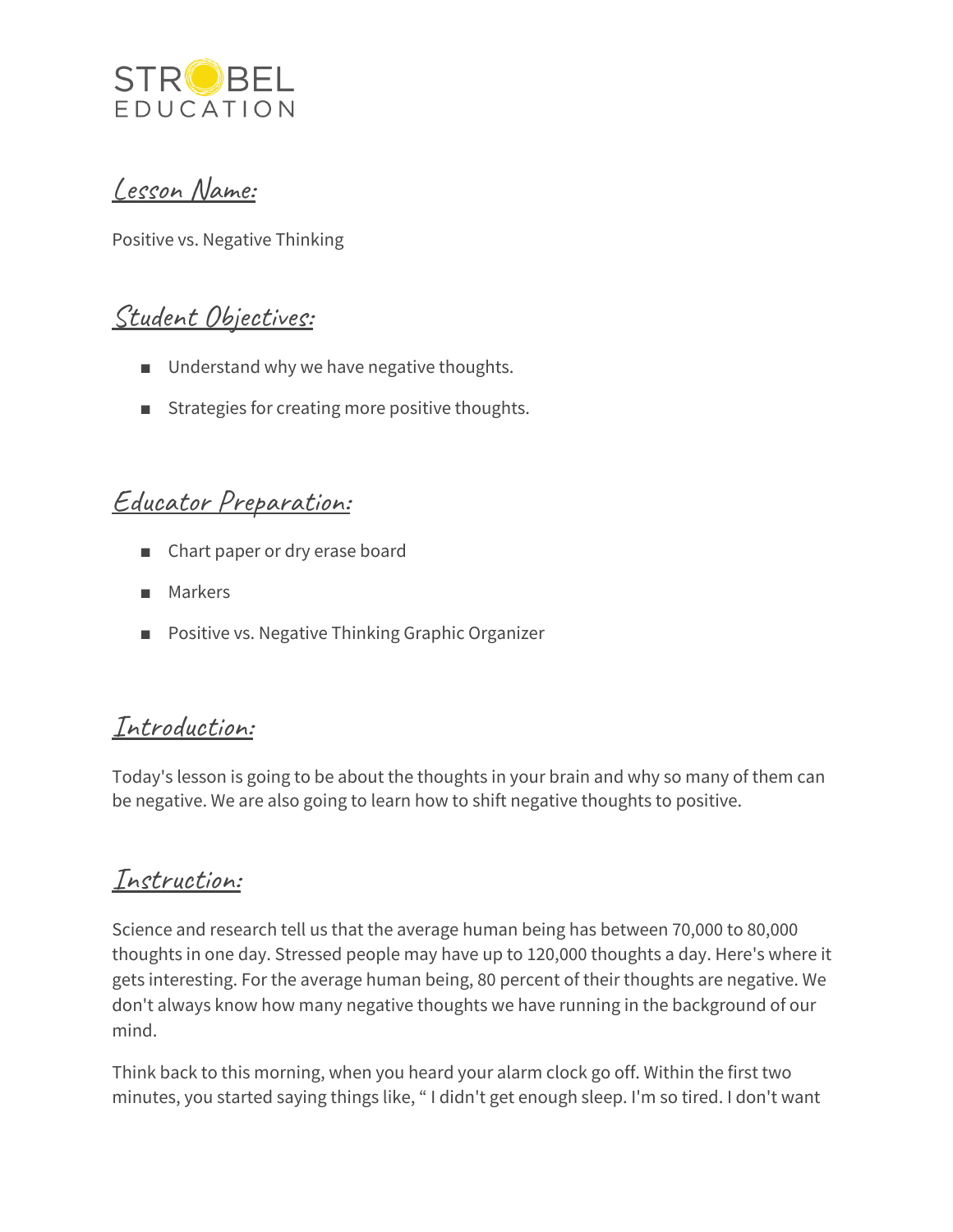

to get out of bed. I don't want to do my schoolwork today". Then you walked to the bathroom feeling grumpy and you looked in the mirror and saw a giant zit that popped out on your face, or a fever blister, or you don't know what to wear.

Here's what's kind of even crazier. 95 percent of the 80 percent of negative thoughts you have each day are the exact same thoughts you had the day before! So, your mind is doing this loop. It's having the same negative thoughts every day over and over. Why does this happen to most of us?

It actually goes back to like the caveman and ancient archaic times when we had very little food or shelter, and it was a very dangerous world to live in. People were worried about the weather because the weather could kill them. They were worried about other tribes or other groups coming to steal them or take them away or harm them. They were worried about saber toothed tigers and all that could attack them.

That part of the brain is actually called the reptilian part of the brain. And we all have it inside of us. Even though every day when we wake up, we're not really worried about whether we're going to live or die—for the most part—we know will have a roof over our heads, we know that a tiger is probably not going to kill us today, or we know that we're maybe going to get food later on. Our brain, though, doesn't know that our brain is still functioning from thousands of years ago, when it had to scan the environment all of the time, looking for danger. Our brain naturally has all of these negative thoughts.

#### Interaction:

Now, here's what I want to show you about your thoughts. Your thoughts are really important—let me show you. I'm going to do a quick little exercise for you, so you can really see what I'm talking about.

So we know that we have all of these thoughts running through our heads—70,000 of them a day. And we know that our thoughts become our beliefs.

Whatever you think about the most becomes what you really believe about yourself. And so, if you have all kinds of negative thoughts about the way you look, or about how capable you are, or how smart you are, or how athletic you are, or how your life isn't what you want it to be, all of those thoughts create a belief inside of you of who you believe yourself to be. Those beliefs cause you to take action, right?